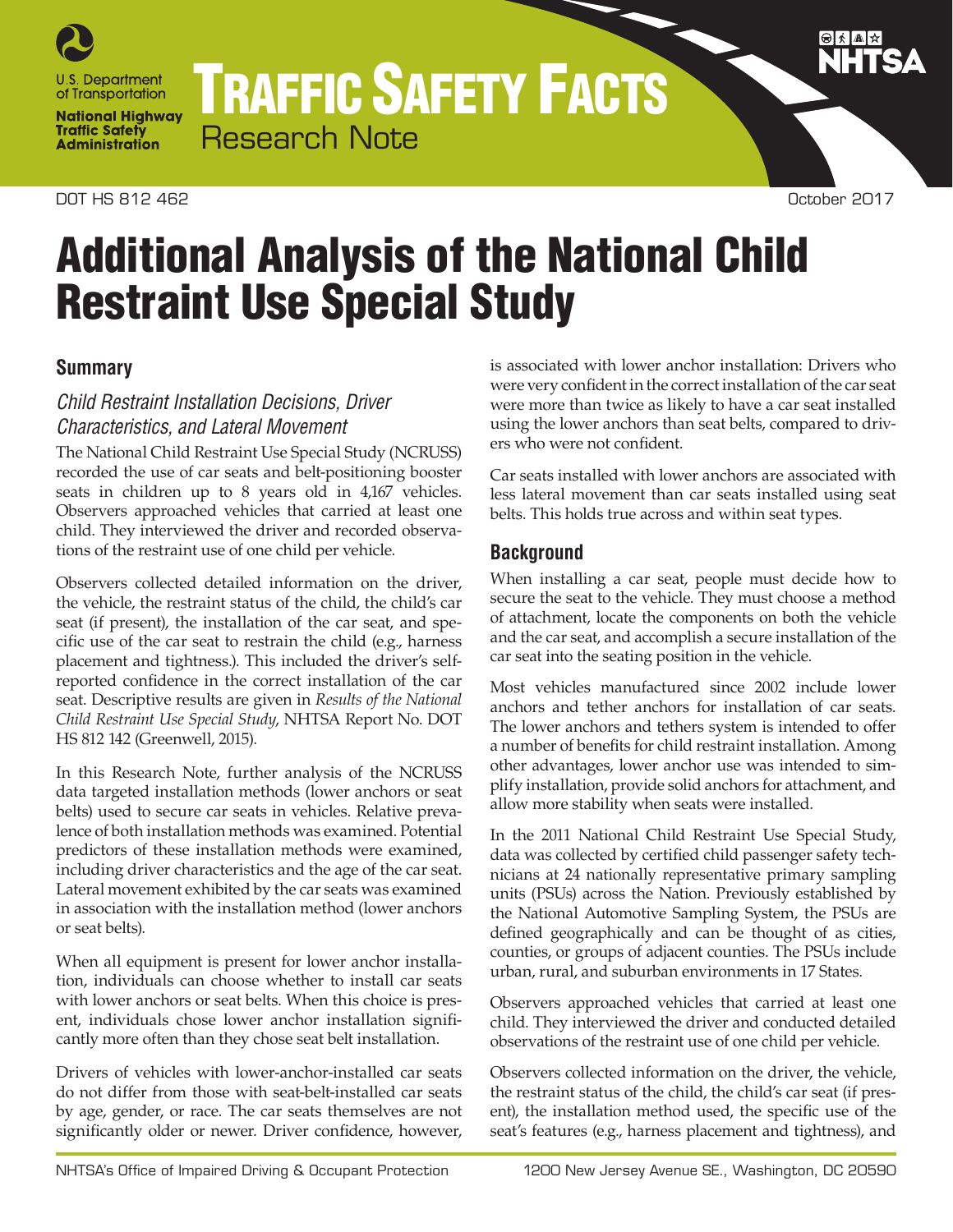$\mathfrak{p}$ 

any misuses. Descriptive results are given in *Results of the National Child Restraint Use Special Study*, NHTSA Report No. DOT HS 812 142 (Greenwell, 2015).

The NCRUSS survey offers field observations of car seats that have been installed by individuals without expectation of inspection. That is, drivers did not plan or expect inspection, and the installation of the observed car seats was not biased by any expectation, desire for self-presentation, or other contaminating behavior.

*The NCRUSS data set offers the opportunity to investigate realworld installation decisions; to examine characteristics of drivers who carry car seats installed using each method; and to measure the association between installation methods and lateral (side-toside) movement.*

# **Research Questions**

**When either installation method is possible, are lower anchors or seat belts used more often?** Do installation decisions vary when using different car seat types (rear-facing infant, rearfacing convertible, forward-facing)?

**What driver characteristics predict lower anchor installation?** Which drivers are more likely to have car seats installed with lower anchors (rather than the seat belt) when either installation method is possible? Do they differ by age, gender, or race? Are they using a newer device than those who install using seat belts? Are they more confident in their installation?

**Is lower anchor use associated with less lateral movement?** That is, when lateral movement is measured, do car seats installed with lower anchors move less or more than restraints installed using the seat belt?

# *Installation Methods*

Along with other detailed information, observers recorded the installation method used to secure the car seat in the vehicle. That is, observers recorded whether the car seat was installed using lower anchors or with the seat belt; and whether the tether was used, if applicable.

All car seats could be installed using the seat belt. However, use of the lower anchor and tether system was possible only when the following features are present:

- The seating position in the vehicle provided the lower anchors and tether anchor, and
- The child's car seat provided lower anchor connectors and tether.

When either of these features was absent, the car seat could not be installed using the lower anchors. The NCRUSS data was collected in 2011, when some of the vehicle fleet predated the 2002 lower anchor system requirement. Because of this, some vehicles did not offer lower anchors for use. Similarly, some of the car seats predated the lower anchor requirement and did not provide lower anchor connectors.

It is important to note that in 2011, the top tether should always have been used when installing a forward-facing seat with lower anchors. Installation with the lower anchors while omitting the tether was a misuse with forward-facing car seats.

At the time of this publication, the tether should always be used with all forward-facing seats, regardless of installation method.

In the majority (63%) of rear- and forward-facing seats observed, the seating position offered lower anchors, and the car seat provided lower anchor connectors. These car seats could have been installed correctly using either seat belts or lower anchors and tether.

## *Driver Characteristics*

Interviewers collected detailed information from the vehicle driver, including demographic information and the driver's confidence in the installation. Substantial information about the driver is available.

Drivers are responsible for the restraint status of vehicle occupants. However, it cannot be assumed that the driver performed the car seat installation in every case.

## *Lateral Movement*

Secure installation should minimize lateral movement. Observers physically pushed and pulled the car seat sideto-side and measured the distance the seat shifted. Noted in half-inch increments up to three inches, lateral movement was recorded for each observed car seat.

# **Analysis**

The NCRUSS sampling design was complex and resulted in sample weights that were applied to adjust the results to achieve national representativeness. All analyses used the weighted data reported in Greenwell (2015).

SAS version 9.4 software and its survey procedures were used to perform the analyses. These procedures take into account the complex survey design used to collect the data and simple random sampling since the sampling design affects both the calculation of the point estimates and the standard errors of the estimates. The sampling weights affect the calculation of the point estimates and the stratification and clustering affect the calculation of the standard errors.

The survey design for the NCRUSS includes 24 primary sampling units (PSUs) and 12 strata and produced sampling weights. Three variables are included in the NCRUSS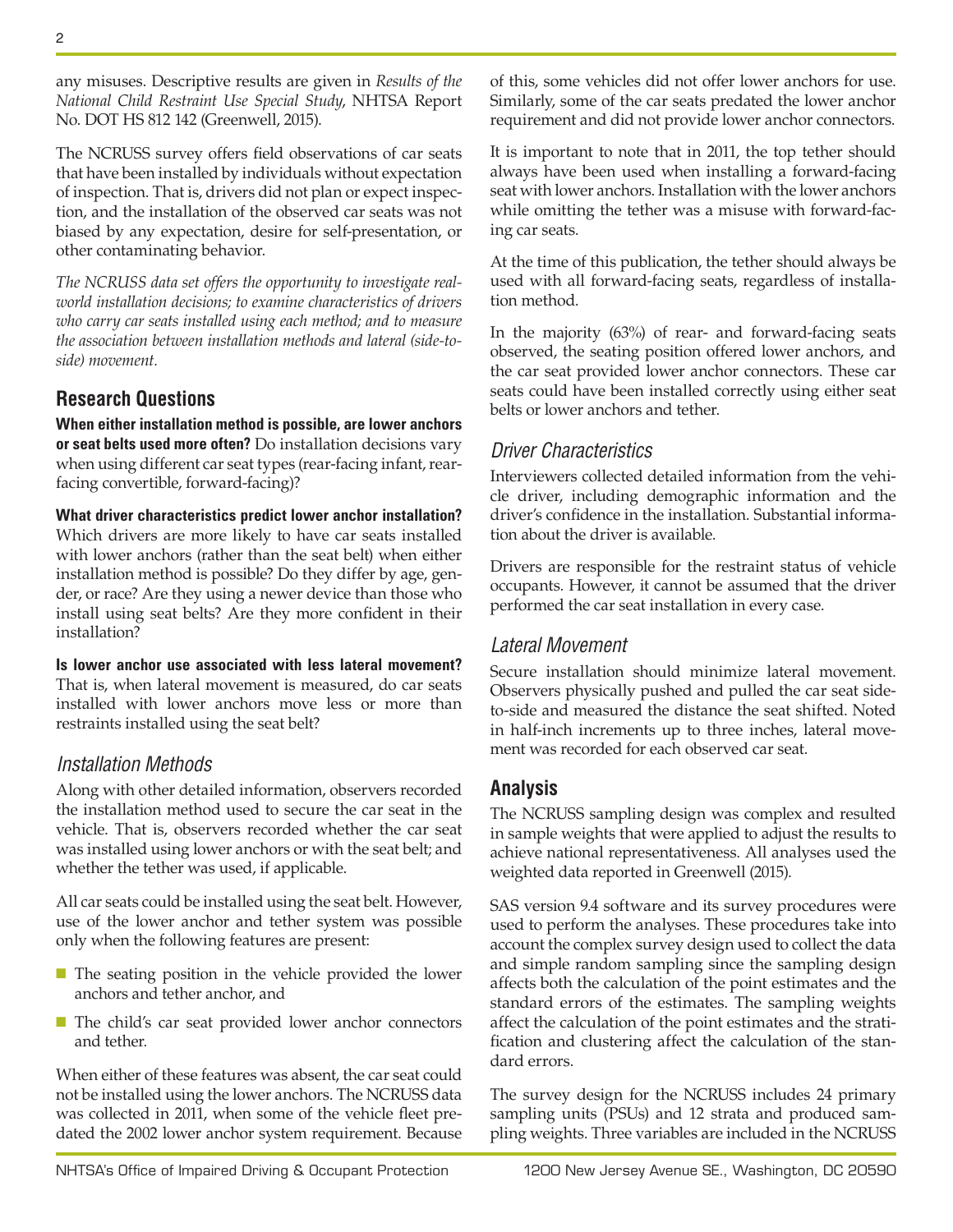dataset to specify the sample design and were used to generate weighted estimates with standard errors using SAS survey procedures. The significance level was p<0.05 for the analyses.

Rear-facing infant seats, rear-facing convertible seats, and forward-facing seats were included for analysis, when they used either lower anchors or seat belts for installation. Forward-facing seats were included for analysis when installed either correctly with the tether, or incorrectly without the tether. No rear-facing infant seats were installed with a tether, but 8 percent of rear-facing convertible seats had been incorrectly installed using the tether and were excluded from analysis. Forward-facing seats were excluded if they were installed using the tether only, with no lower anchor or seat belt use. Booster seats were excluded from analysis. Car seats with unknown means of attachment (1% of rear facing infant seats, 1% of rear-facing convertible seats, and 3% of forward-facing seats) were excluded as well. A few car seats (2%) had been installed using both seat belts and lower anchors. These cases were excluded from the analysis.

## *Installation Decisions*

When a seating position provides both a seat belt and lower anchors AND the car seat possesses the capability for installation using either the seat belt or lower anchor straps, individuals must choose whether to install the device using the seat belt or lower anchors. That is, individuals can choose either installation method. Did they choose one method significantly more often than the other? Did that method hold true within seat types? For forward-facing car seats, seats could have been installed correctly with the tether or incorrectly without the tether. Within tether use, were forward-facing car seats installed more often using one method? Within tether non-use, were forward-facing car seats installed more often using one method over the other?

Comparisons of installation methods were made using the Rao-Scott chi-square test, a design-adjusted version of the Pearson chi-square test appropriate for handling complex survey data. The Rao-Scott chi-square test generates an F statistic, which is reported here.

For all rear-facing and forward-facing car seats equipped with lower anchors, where individuals could choose the installation method, they choose to install the car seat using lower anchors rather than the seat belt significantly more often,  $F(1, 12)=38.02$ ,  $p < .05$ , design correction=3.53.

Within each car seat type, the predominance of lower anchor installation method holds true. For rear-facing infant seats, lower anchors were used more often than seat belts,  $F(1,12)=16.31$ ,  $p < .05$ , design correction=3.54. For rearfacing convertible seats, again lower anchors were used more often,  $F(1, 12)=20.74$ ,  $p < .05$ , design correction=2.71.

Forward-facing car seats could be installed correctly with the top tether or incorrectly without the top tether. Within forward-facing car seats that did not use the tether, seats were installed using lower anchors more often than seat belts,  $F(1, 12)=4.75$ ,  $p < .05$ , design correction=6.51. Within car seats that exhibited top tether use, seats were installed using lower anchors more often than seat belts, F(1, 12)=246.95, p< .05, design correction=1.29.

Both across and within seat types, car seats were installed using lower anchors more often than seat belts. See Figure 1.

#### Figure 1 **Installation Methods by Seat Type**



# *Driver Characteristics and Age of Car Seat*

Given that some car seats were installed using seat belts, while most were installed using lower anchors, did characteristics of the drivers vary with installation method? Are certain drivers more likely to have car seats installed with lower anchors as compared to seat belts? Are older car seats more likely to be installed with lower anchors or seat belts?

Potential predictors of lower anchor use included the following.

- Driver Age
- Driver Gender
- Driver Race
- Driver Confidence in Correct Installation
- Age of Car Seat

A survey logistic regression (SAS PROC SURVEYLOGISTIC) tested each predictor's relationship to the installation method (lower anchor or seat belt). Driver age, driver gender, driver race, and age of the car seat were not significant predictors of the installation method.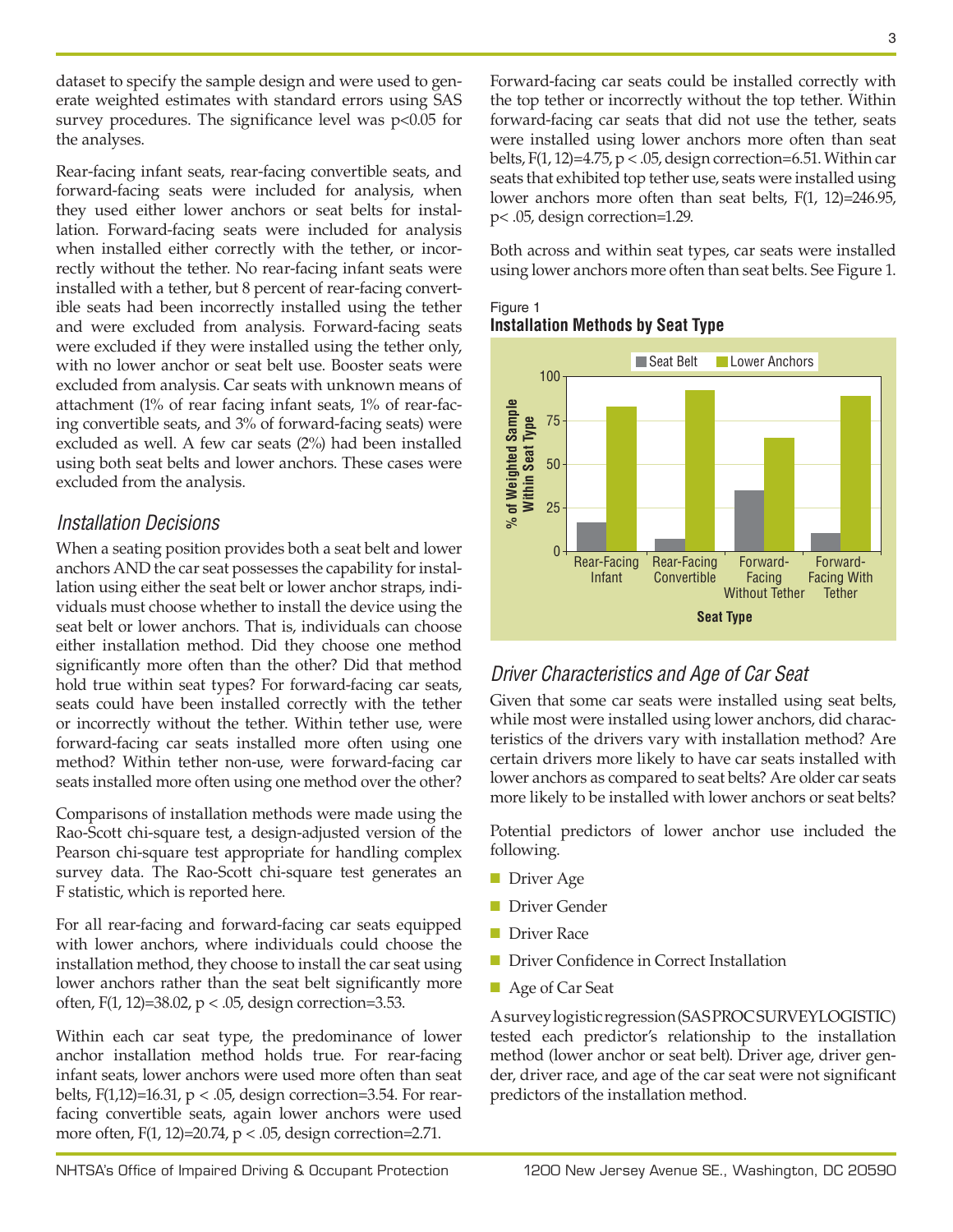However, driver confidence in the correct installation of the car seat was found to be a significant predictor of the installation method. Driver confidence was reported on a scale from 1 to 5, with 1=Not Confident and 5=Very Confident. The odds of installation with lower anchors rather than seat belts were 2.15 times higher for drivers who reported that they were very confident that the seat was installed correctly compared to drivers who reported that they were not confident that the seat was installed correctly (t(12)=3.03, p<0.05; Odds Ratio Point Estimate for 1 - Very Confident vs. 5 - Not Confident=2.15, 95% CI=0.27-17.22).

#### *Lateral Movement*

Secure installation seeks to minimize lateral movement. Was the choice of installation method associated with the amount of lateral movement? That is, were lower anchors associated with less (or more) lateral movement than seat belt installation?

Means were compared with SAS Least Square Means using PROC SURVEYREG. Because SAS survey procedures account for the design effects that result from the stratification and clustering used in the complex survey design, the degrees of freedom denominator for F tests and the degrees of freedom for t-tests (12) corresponds to the number of clusters (24) minus the number of strata (12). The degrees of freedom numerator for F tests remains the more familiar number of categories minus 1.

When examining all cases *regardless of the availability of lower anchors or lower anchor connectors*, seats installed with lower anchors were associated with less lateral movement than those installed using seat belts, t(12)=10.71, p< .05, standard error=0.08.

However, not all these seats and seating positions offered a choice to the installer: perhaps seating positions which lack the lower anchors are different from those with lower anchors. Alternatively, perhaps car seats without lower anchor connectors differ from those with the connectors.

All subsequent analyses include only those cases with available lower anchors in the seating position and lower anchor connectors on the car seat.

When examining only those seats that offer all equipment necessary for either installation method, seats installed with lower anchors are associated with less lateral movement than those installed using seat belts (t(12)=5.65, p< .05, standard error=0.16).

Still examining only those seats that offer all equipment necessary for either installation method, seat types were separated for analysis.

Within rear-facing infant seats, lower anchor installation was associated with less lateral movement than seat belt installation (t(12)=2.50,  $p<0.05$ , standard error=0.416). The difference in average lateral movement between the two installation methods was 1.04 inches (95% CI=0.14-1.95).

Within the rear-facing convertible seats, only nine cases were installed using seat belts. These are too few cases to allow discernment of a meaningful statistical relationship, yet the means show the same pattern as the other seat types (Seat Belt Installation  $\underline{M}$  = .55 inches, Lower Anchor Installation  $M = .38$  inches.)

Forward-facing seats were again separated by tether use. Within forward-facing seats without tether use, lower anchor installation was again associated with less lateral movement than seat belt installation (t(12)=3.20, p< .05, standard error=0.25). The difference in average lateral movement between the two installation methods was 0.80 inch (95% CI=0.26-1.35).

Within forward facing seats that utilized the tether, lower anchor installation was similarly associated with less lateral movement than seat belt installation (t(12)=3.79, p< .05, standard error=0.18). The difference in average lateral movement between the two installation methods was 0.68 inch (95% CI=0.29-1.06).